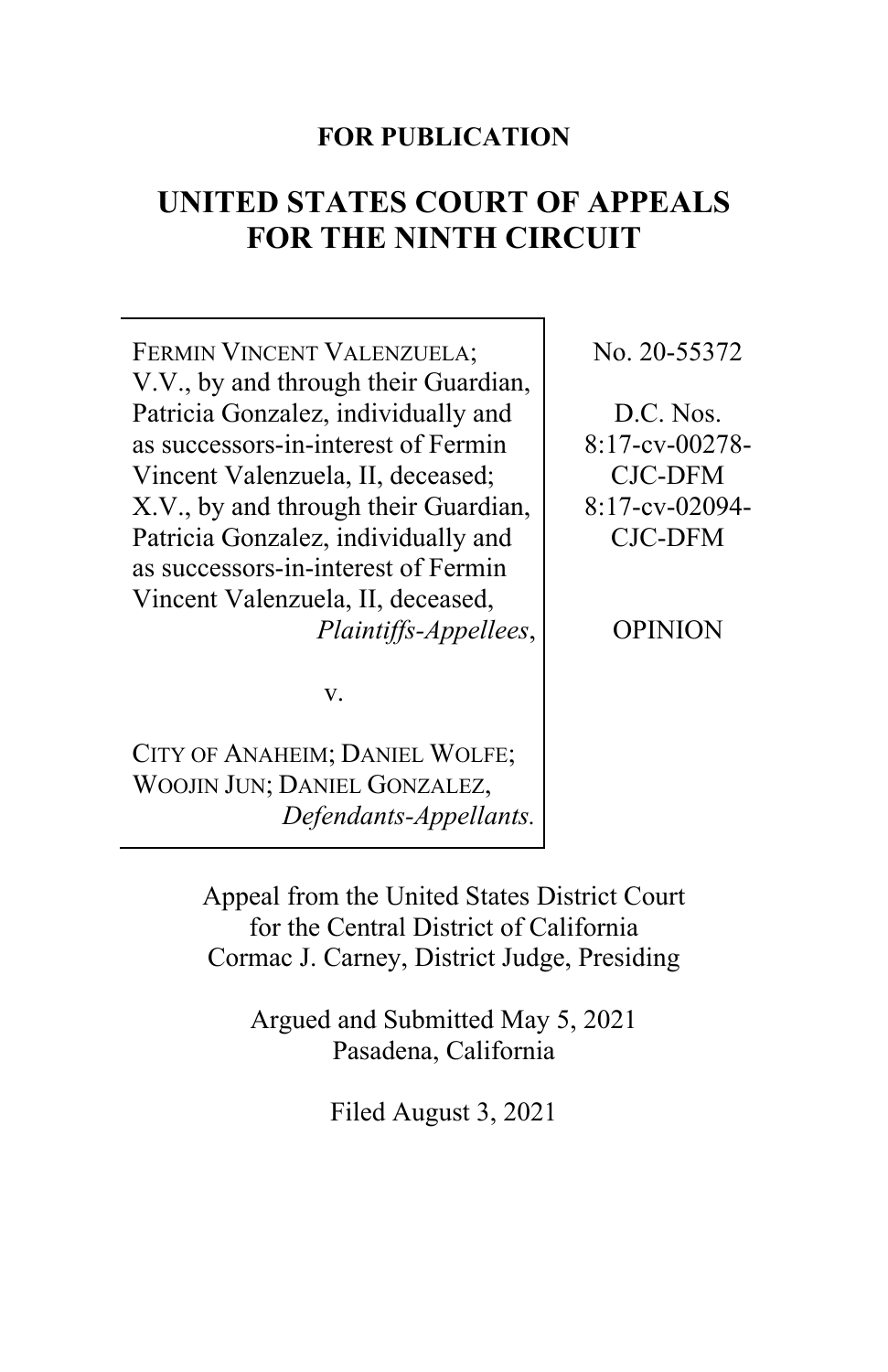# Before: John B. Owens and Kenneth K. Lee, Circuit Judges, and Michael H. Simon,**[\\*](#page-1-0)** District Judge.

Opinion by Judge Owens; Dissent by Judge Lee

### **SUMMARY[\\*\\*](#page-1-1)**

# **Civil Rights**

The panel affirmed a jury verdict awarding "loss of life" damages to the family of Fermin Valenzuela, Jr., who died after an encounter with the police.

Valenzuela's father and children filed suit under 42 U.S.C. § 1983 and California law for excessive force, wrongful death, and similar theories of liability. After a fiveday trial, the jury awarded the Valenzuela family a total of \$13.2 million in damages on multiple theories of liability, including \$3.6 million for Valenzuela's loss of life, which was independent of any pain and suffering that he endured during and after the struggle with the officers. In their posttrial motions, the Defendants argued that because California state law did not recognize loss of life damages, neither should § 1983. The district court disagreed. After reviewing the relevant in- and out-of-circuit case law, including *Chaudhry v. City of Los Angeles*, 751 F.3d 1096 (9th Cir.

<span id="page-1-0"></span>**<sup>\*</sup>** The Honorable Michael H. Simon, United States District Judge for the District of Oregon, sitting by designation.

<span id="page-1-1"></span>**<sup>\*\*</sup>** This summary constitutes no part of the opinion of the court. It has been prepared by court staff for the convenience of the reader.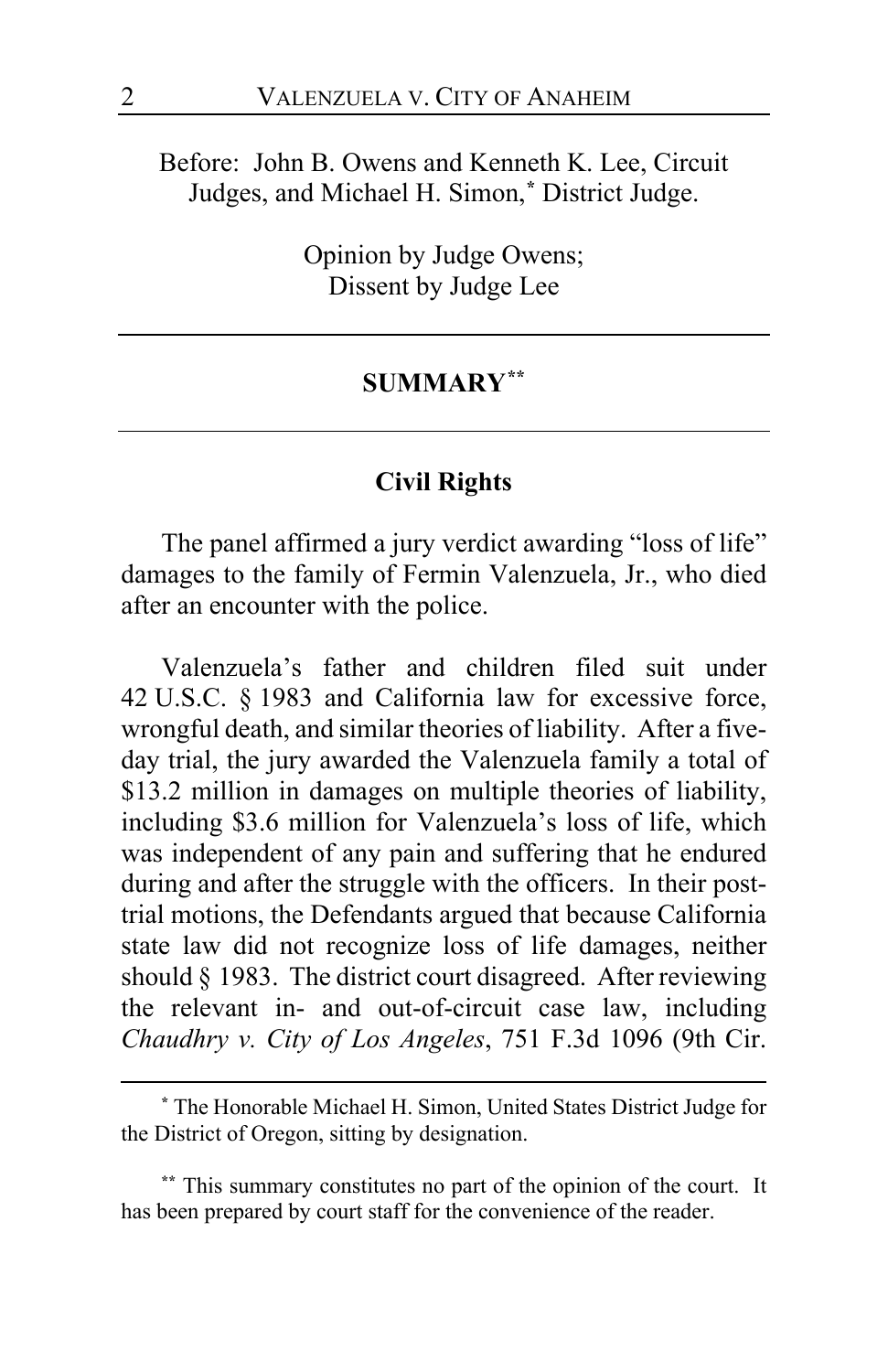2014), the district court concluded that § 1983 permitted the recovery of loss of life damages and that California state law to the contrary was inconsistent with the federal statute's goals.

The panel saw no meaningful way to distinguish *Chaudhry* from this case. Both involved deaths caused by a violation of federal law, and both considered the limits that California's Civil Procedure Code § 377.34 places on § 1983 plaintiffs, limits that this court has squarely rejected. The panel determined that prohibiting loss of life damages would run afoul of § 1983's remedial purpose as much as (or even more than) the ban on pre-death pain and suffering damages. Following *Chaudhry*, the panel held that § 377.34's prohibition of loss of life damages was inconsistent with § 1983.

The panel resolved the remaining issues on appeal, including qualified immunity, in a concurrently filed memorandum disposition.

Dissenting, Judge Lee stated that this court should not jettison California state law to maximize damages for § 1983 plaintiffs. Judge Lee wrote that as tragic as Valenzuela's death was, the panel must follow the law, and California law prohibits damages for loss of life. While Judge Lee did not believe *Chaudhry* controlled this case, he thought this court should still revisit that decision in a future en banc proceeding because it misconstrued *Robertson v. Wegmann*, 436 U.S. 584, 590–91 (1978), and relied on flawed assumptions.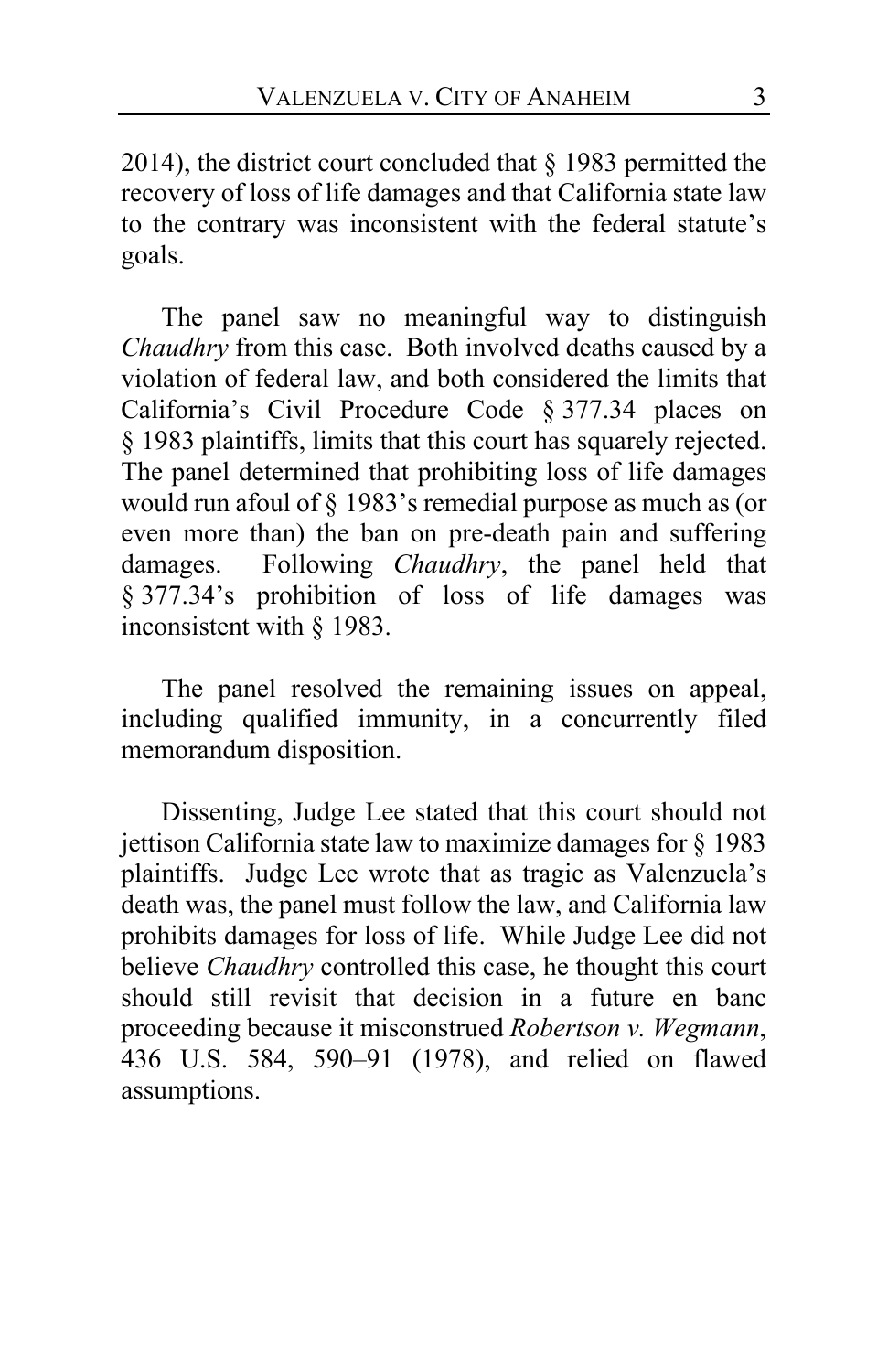# **COUNSEL**

Timothy T. Coates (argued) and Peter A. Goldschmidt, Greines Martin Stein & Richland LLP, Los Angeles, California; Steven J. Rothans and Jill Williams, Carpenter Rothans & Dumont LLP, Los Angeles, California; Robert Fabela, City Attorney; Moses W. Johnson, Assistant City Attorney; City Attorney's Office, Anaheim, California; for Defendants-Appellants.

Dale K. Galipo (argued) and Hang D. Le, Law Offices of Dale K. Galipo, Woodland Hills, California; John Fattahi, Law Office of John Fattahi, Torrance, California; Garo Mardirossian and Lawrence D. Marks, Mardirossian & Associates Inc., Los Angeles, California; for Plaintiffs-Appellees.

Christopher D. Hu (argued), San Francisco, California, for Amicus Curiae

Steven S. Fleischman, Scott P. Dixler, and Yen-Shang Tseng, Horvitz & Levy LLP, Burbank, California, for Amicus Curiae Association of Southern California Defense Counsel.

Michael E. Gates, City Attorney; Brian L. Williams, Chief Trial Counsel; Daniel S. Cha and Pancy Lin, Senior Deputy City Attorneys; Office of the City Attorney, Huntington Beach, California; for Amicus Curiae City of Huntington Beach.

Steven J. Renick, Manning Kass Ellrod Ramirez Trester LLP, Los Angeles, California, for Amicus Curiae International Municipal Lawyers Association.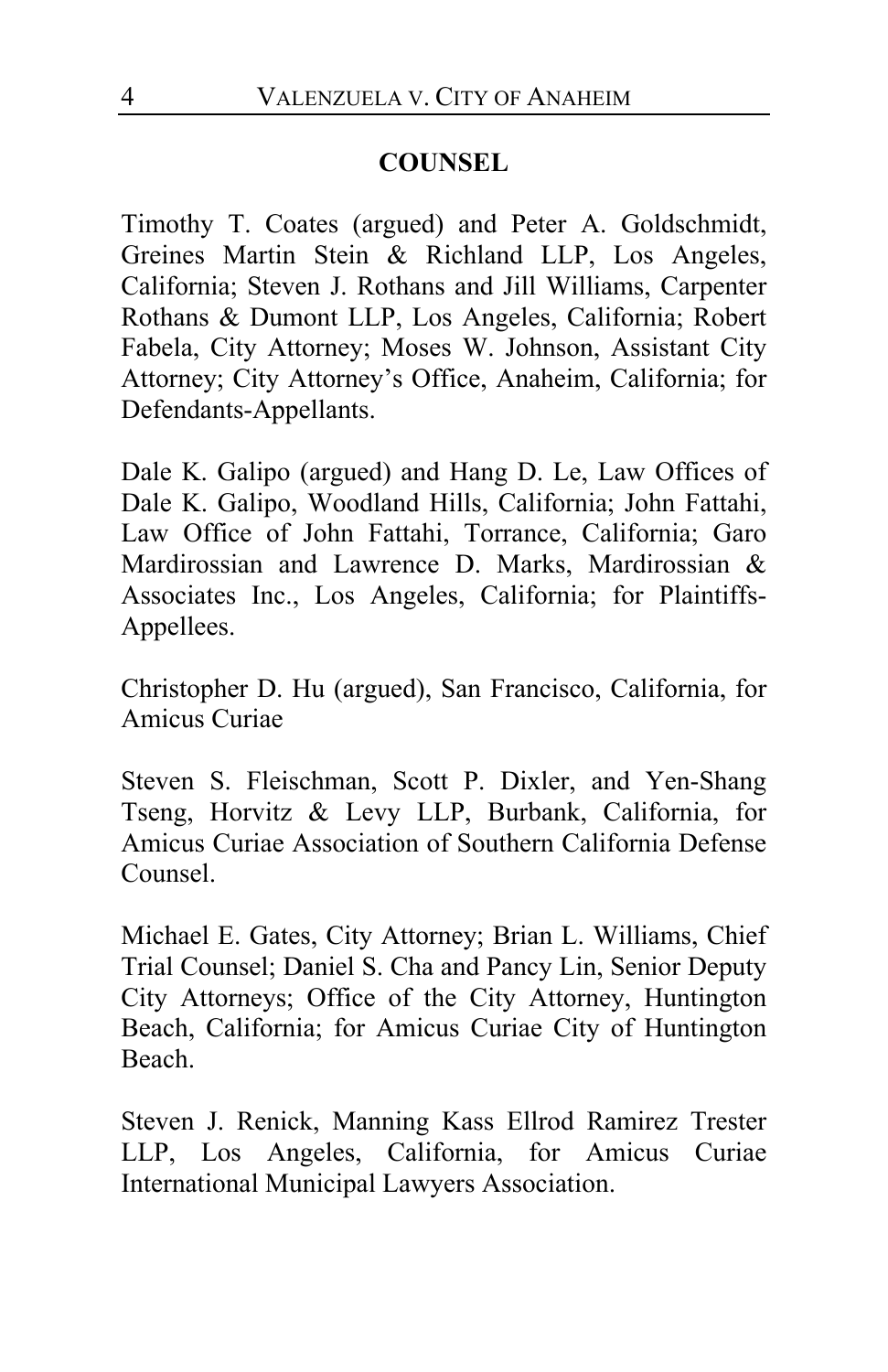#### **OPINION**

OWENS, Circuit Judge:

The City of Anaheim and individual officers ("Defendants") appeal from a jury verdict awarding "loss of life" damages to the family of Fermin Valenzuela, Jr., who died after an encounter with the police. We have jurisdiction under 28 U.S.C. § 1291, and we affirm.**[1](#page-4-0)**

# **I. FACTUAL AND PROCEDURAL BACKGROUND**

#### **A. The Death of Valenzuela**

On July 2, 2016, Anaheim Police Department Officers Woojin Jun and Daniel Wolfe received a 911 dispatch about a "suspicious person" near a laundromat in Anaheim. The dispatcher described Valenzuela's appearance, indicated that no weapons had been seen, and noted that it was unknown whether Valenzuela was on drugs or required psychiatric assistance.

Arriving at the scene, the officers spotted Valenzuela and followed him into the laundromat, where they observed him moving clothing from a bag into a washing machine. As they approached, Wolfe said he heard the sound of breaking glass and saw what he recognized as a methamphetamine pipe. Wolfe then asked Valenzuela whether he was "alright" and if he had just "br[oke] a pipe or something." Valenzuela replied that he was "good" and "just trying to wash" his clothes.

<span id="page-4-0"></span>**<sup>1</sup>** This opinion only addresses the issue of loss of life damages. A concurrently filed memorandum disposition resolves the remaining issues on appeal, including qualified immunity.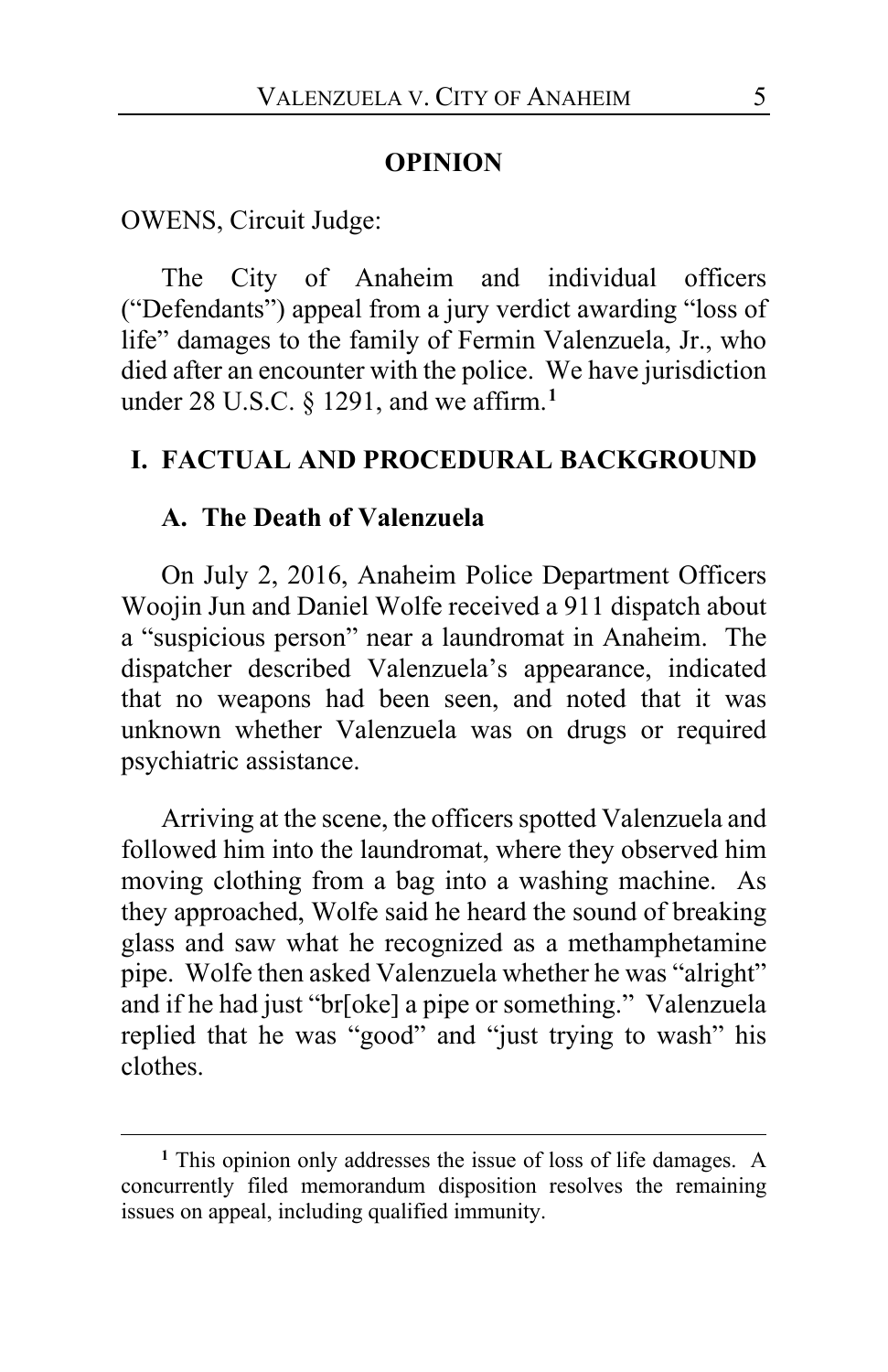Wolfe claimed that he then saw a screwdriver in the bag, so he ordered Valenzuela to stop and put his hands behind his back. Valenzuela stepped away from the bag but did not immediately comply. Wolfe then grabbed Valenzuela's right arm and tried to pull it behind his back. Almost immediately after, Jun placed Valenzuela in a choke hold as Wolfe tried to maintain control of Valenzuela's hands.**[2](#page-5-0)**

A violent struggle ensued, with Jun continuing the choke hold while the officers managed to knock Valenzuela to the floor, face down. Jun then initiated a second choke hold, and Valenzuela started turning purple and repeatedly screamed "I can't breathe" and "help me." Wolfe then tased Valenzuela, who jumped to his feet and ran out of the laundromat. The officers chased after Valenzuela, pulling off some of his clothes as he tried to escape and knocking him to the ground. The officers repeatedly tased Valenzuela, who begged for them to "stop it."

Despite multiple choke holds and taser attacks, Valenzuela ran across the street with the officers in pursuit. Out of breath, Valenzuela repeatedly asked the officers to "please don't" and "don't kill me." He managed to make it to a convenience store parking lot, where he tripped and fell to the ground. While on the ground, Wolfe placed Valenzuela in yet another choke hold. Again, Valenzuela turned purple, repeatedly screamed "help me" and "stop it,"

<span id="page-5-0"></span>**<sup>2</sup>** The parties dispute whether the officers placed Valenzuela in a carotid hold or an air choke hold. A carotid hold involves compressing the carotid arteries on both sides of the neck. When properly applied, the hold should render someone unconscious within seven to ten seconds. But when improperly applied, a carotid hold can turn into an air choke hold, which applies pressure to the front of the neck and is much more dangerous. Without resolving this dispute, we use the term "choke hold" to describe the neck restraints placed on Valenzuela.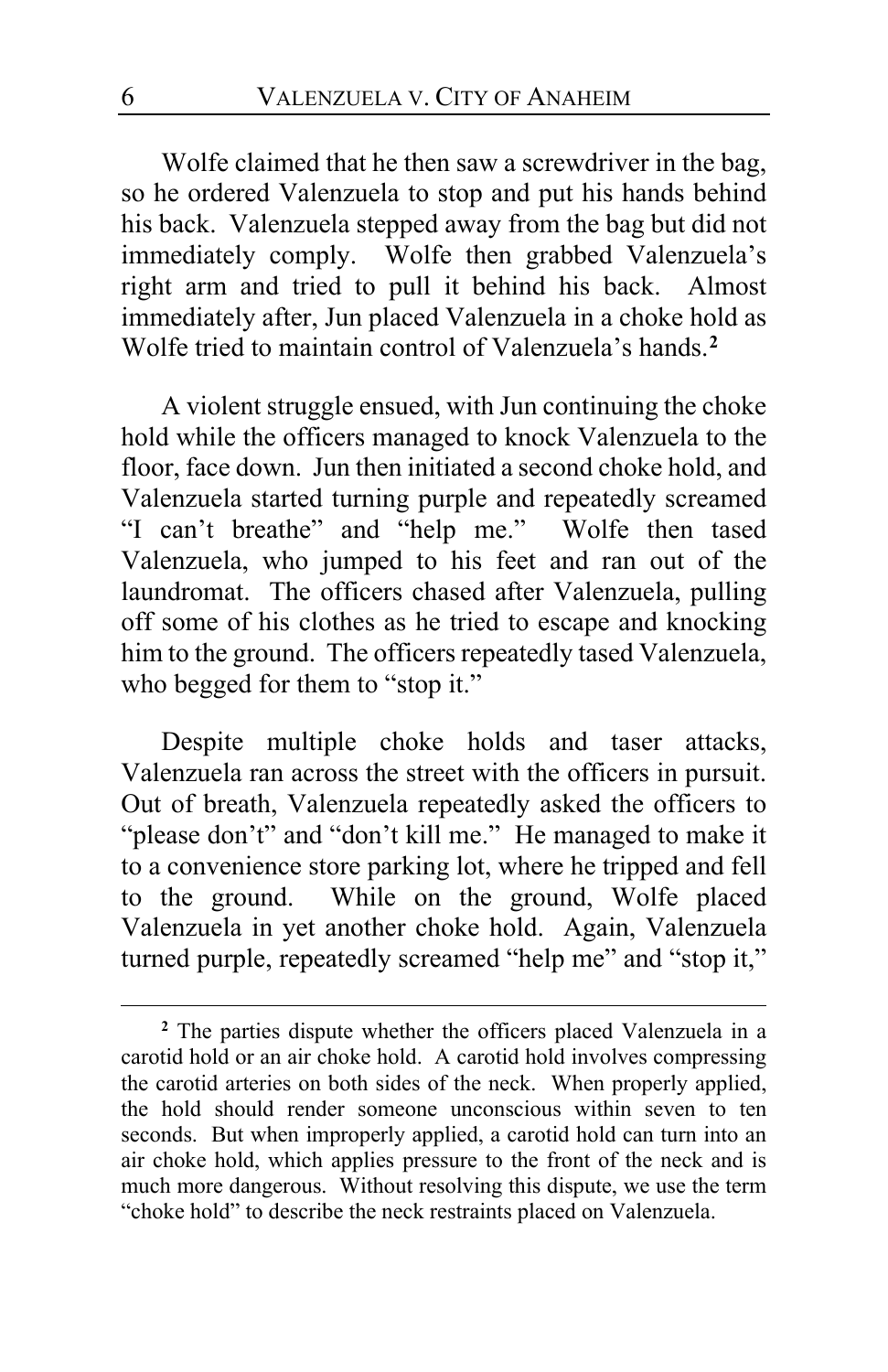and was audibly gasping for air. Sergeant Daniel Gonzalez, a supervisory officer, arrived on the scene and encouraged Wolfe to "hold that choke" and "put him out," and gave Wolfe tips on how to accomplish this. Wolfe maintained the hold for between one and two minutes as Jun and Gonzalez held down Valenzuela's arms.

Towards the end of the encounter, Gonzalez asked Wolfe whether Valenzuela was able to breathe. Gonzalez told the officers to roll Valenzuela on his side because he was "going to wake up." Valenzuela never did, and he fell into a coma and died eight days later in the hospital. The Orange County medical examiner ruled the manner of death as a homicide caused by "complication[s] of asphyxia during the struggle with the law enforcement officer" while Valenzuela was "under the influence of methamphetamine."

## **B. Procedural History**

Valenzuela's father and children filed suit under 42 U.S.C. § 1983 and California law for excessive force, wrongful death, and similar theories of liability. After a fiveday trial, the jury awarded the Valenzuela family a total of \$13.2 million in damages on multiple theories of liability, including \$3.6 million for Valenzuela's "loss of life,"**[3](#page-6-0)** which was independent of any pain and suffering that he endured during and after the struggle with the officers.**[4](#page-6-1)**

<span id="page-6-0"></span>**<sup>3</sup>** The Ninth Circuit's Model Civil Jury Instruction 5.2 also recognizes damages for the "loss of enjoyment of life."

<span id="page-6-1"></span>**<sup>4</sup>** The other awards were \$6 million for Valenzuela's pre-death pain and suffering and \$3.6 million for his children's loss of Valenzuela's love, companionship, society, and moral support.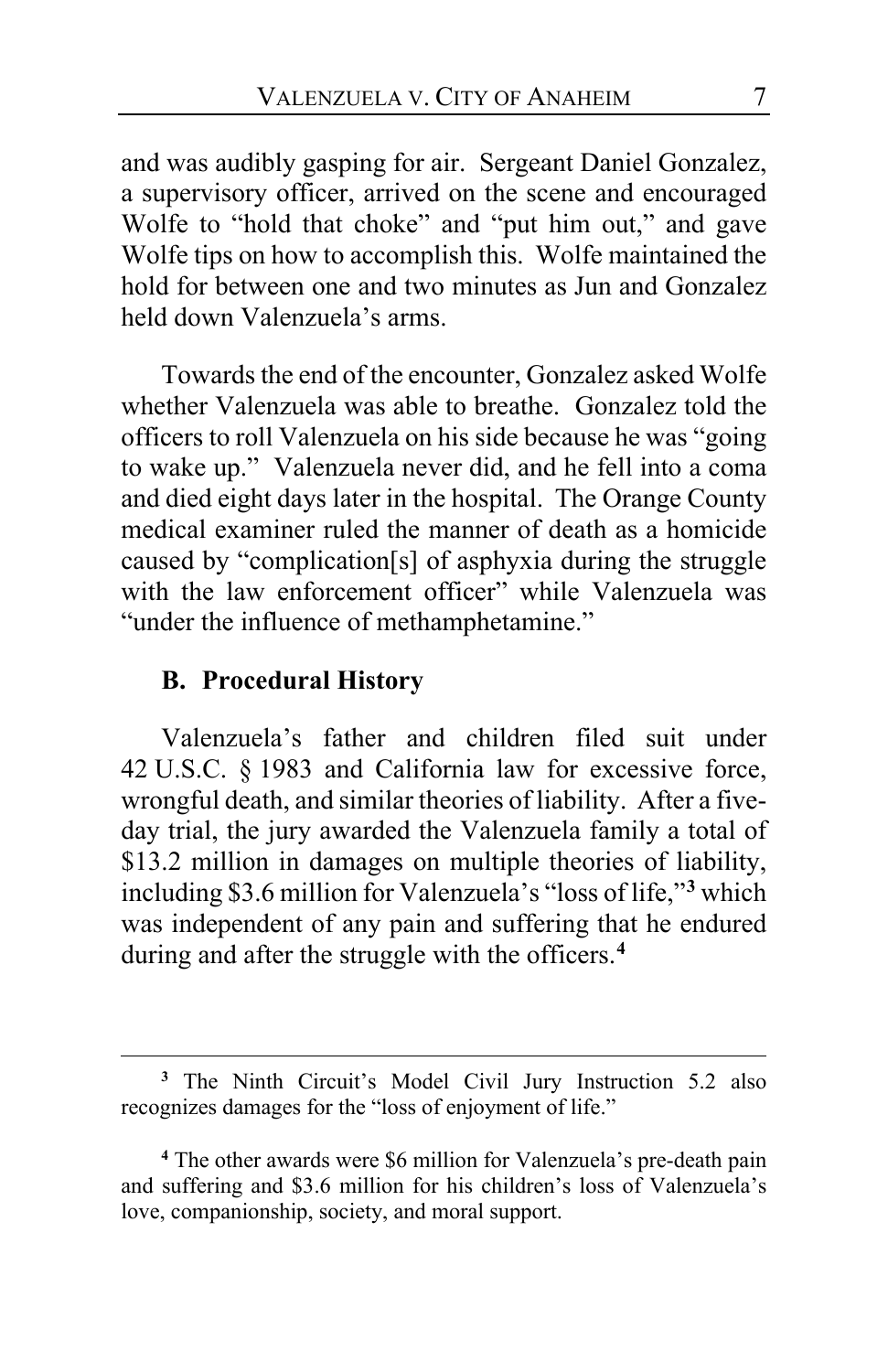In their post-trial motions, the Defendants argued that because California state law did not recognize loss of life damages, neither should § 1983. The district court damages, neither should  $§$  1983. disagreed. After reviewing the relevant in- and out-ofcircuit case law, including *Chaudhry v. City of Los Angeles*, 751 F.3d 1096 (9th Cir. 2014), the court concluded that § 1983 permitted the recovery of loss of life damages and that California state law to the contrary was inconsistent with the federal statute's goals. As the court recognized, to hold otherwise "would undermine the vital constitutional right against excessive force—perversely, it would incentivize officers to aim to kill a suspect, rather than just harm him." This appeal followed.

### **II. DISCUSSION**

### **A. Standard of Review**

We review de novo the district court's decision regarding loss of life damages. *See Chaudhry*, 751 F.3d at 1103.

### **B. Section 1983 and "Loss of Life" Damages**

California law forbids recovery for a decedent's loss of life. Cal. Civ. Proc. Code § 377.34.**[5](#page-7-0)** And because the relevant federal law is silent as to loss of life damages, California law controls our inquiry "unless it is inconsistent

<span id="page-7-0"></span>**<sup>5</sup>** Section 377.34 provides: "In an action or proceeding by a decedent's personal representative or successor in interest on the decedent's cause of action, the damages recoverable are limited to the loss or damage that the decedent sustained or incurred *before death*, including any penalties or punitive or exemplary damages that the decedent would have been entitled to recover had the decedent lived, and do not include damages for pain, suffering, or disfigurement." Cal. Civ. Proc. Code § 377.34 (emphasis added).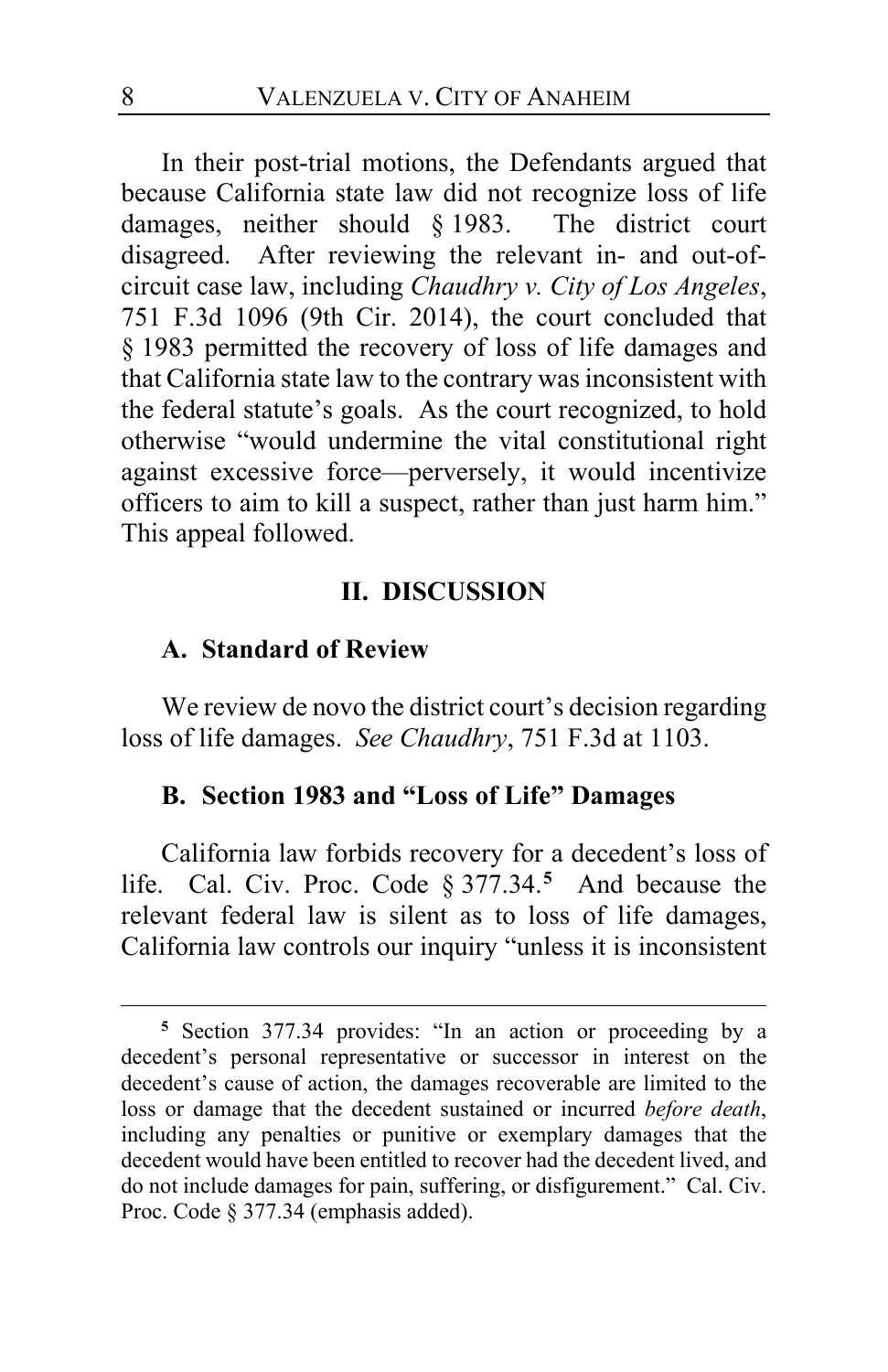with the policies of § 1983." *Chaudhry*, 751 F.3d at 1103. We conclude that it is, mindful that  $\S$  1983 was meant to be a remedial statute and should be "broadly construed" to provide a remedy "against all forms of official violation of federally protected rights." *Dennis v. Higgins*, 498 U.S. 439, 445 (1991) (citation omitted); *see also Wilson v. Garcia*, 471 U.S. 261, 271–72 (1985) ("[Section] 1983 provides a 'uniquely federal remedy against incursions under the claimed authority of state law upon rights secured by the Constitution' . . . [that] make[s] it appropriate to accord the statute 'a sweep as broad as its language.'" (internal citation omitted)), *superseded by statute on other grounds*. Section 1983's goals include compensation for those injured by a deprivation of federal rights and deterrence to prevent future abuses of power. *Robertson v. Wegmann*, 436 U.S. 584, 591 (1978).

Our analysis begins, and largely ends, with *Chaudhry*. In that case, we addressed whether  $\S$  377.34's prohibition of pre-death pain and suffering damages prevented § 1983 plaintiffs from obtaining such relief. We recognized that "[o]ne of Congress's primary goals in enacting  $\S$  1983 was to provide a remedy for killings unconstitutionally caused or acquiesced in by state governments," and that "[i]n cases where the victim dies quickly, there often will be no damage remedy at all under § 377.34." *Chaudhry*, 751 F.3d at 1103– 04. Because California's bar on such relief had "the perverse effect of making it more economically advantageous for a defendant to kill rather than injure his victim," we held that it clashed with § 1983's remedial purpose and undermined its deterrence policy. *Id*. at 1104–05. "Section 377.34 therefore does not apply to § 1983 claims where the decedent's death was caused by the violation of federal law." *Id*. at 1105.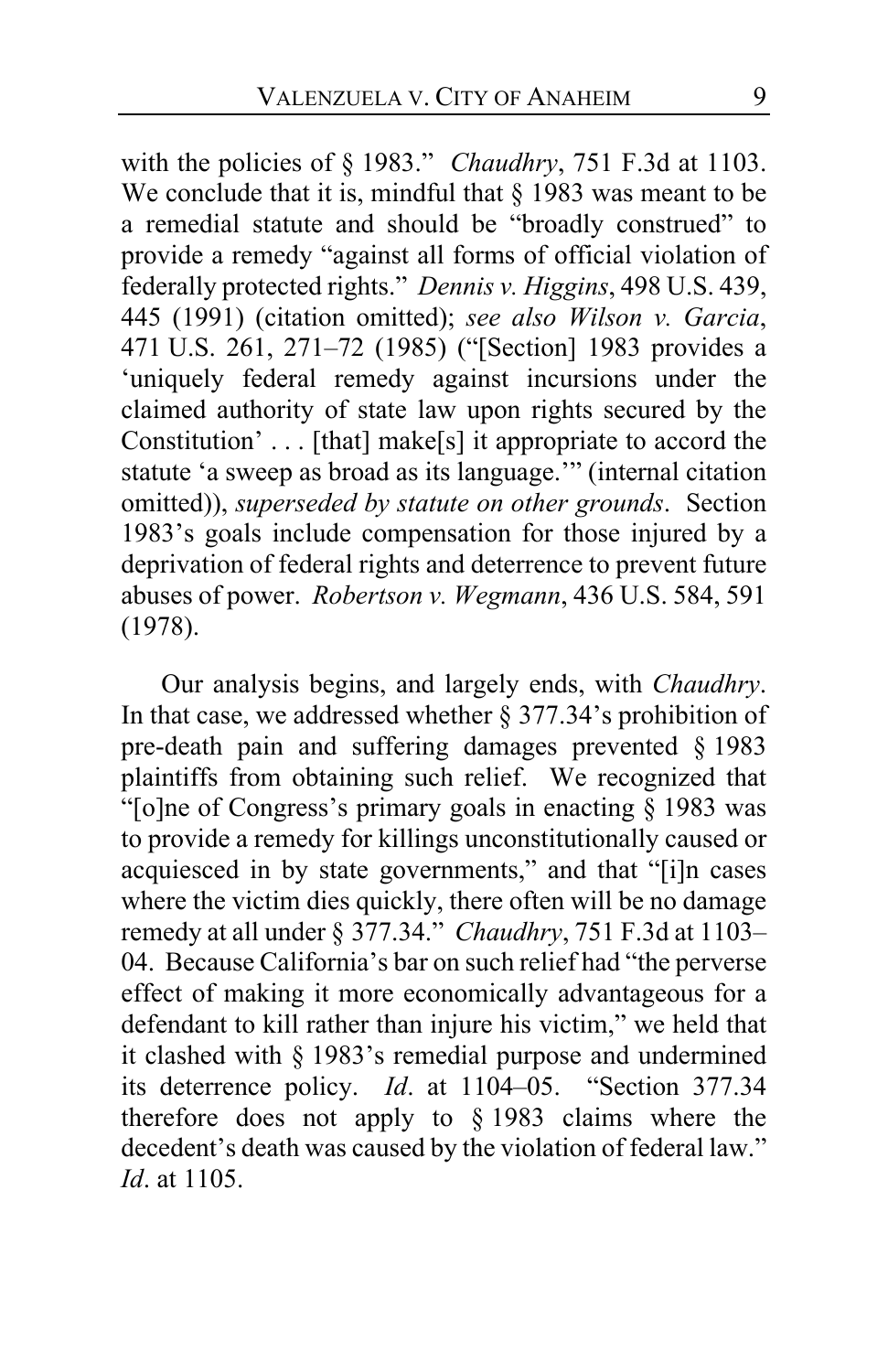In reaching this conclusion, *Chaudhry* relied in part on *Bell v. City of Milwaukee*, 746 F.2d 1205, 1239 (7th Cir. 1984), *overruled in part on other grounds by Russ v. Watts*, 414 F.3d 738 (7th Cir. 2005), a § 1983 case which rejected Wisconsin laws precluding loss of life damages because they made it "more advantageous [for officials] to kill rather than injure."**[6](#page-9-0)** In doing so, *Chaudhry* implicitly disagreed with the Sixth Circuit's contrary decision in *Frontier Ins. Co. v. Blaty*, 454 F.3d 590, 601, 603 (6th Cir. 2006), which held that § 1983 did not conflict with a similar Michigan law because § 1983 compensates only for "actual damages suffered by the victim," and a loss of life "is not 'actual'... because it is not consciously experienced by the decedent."

We see no meaningful way to distinguish *Chaudhry* from this case.**[7](#page-9-1)** Both involve deaths caused by a violation of federal law, and both consider the limits that California's § 377.34 places on § 1983 plaintiffs—limits that we have squarely rejected. Prohibiting loss of life damages would run afoul of § 1983's remedial purpose as much as (or even

<span id="page-9-0"></span>**<sup>6</sup>** *Chaudhry* also relied on similar cases from the Tenth and Second Circuits. *See Chaudhry*, 751 F.3d at 1104–05 (first citing *Berry v. City of Muskogee*, 900 F.2d 1489, 1506 (10th Cir. 1990) (rejecting an Oklahoma state law that limited survival damages to property loss and lost earnings as inconsistent with § 1983); and then citing *McFadden v. Sanchez*, 710 F.2d 907, 911 (2d Cir. 1983) (holding the same for a New York law barring punitive damages in § 1983 survival actions)).

<span id="page-9-1"></span>**<sup>7</sup>** Although district courts in our circuit once were split over the availability of loss of life damages under § 1983, they are unanimous after *Chaudhry*. *See Estate of Casillas v. City of Fresno*, No. 16-CV-1042, 2019 WL 2869079, at \*16 (E.D. Cal. July 3, 2019) ("Critically, ... the cases in California federal district courts denying survival damages, including 'loss of enjoyment of life' damages, are pre-*Chaudhry*; and courts in this district have authorized hedonic damages in the post-*Chaudhry* landscape.").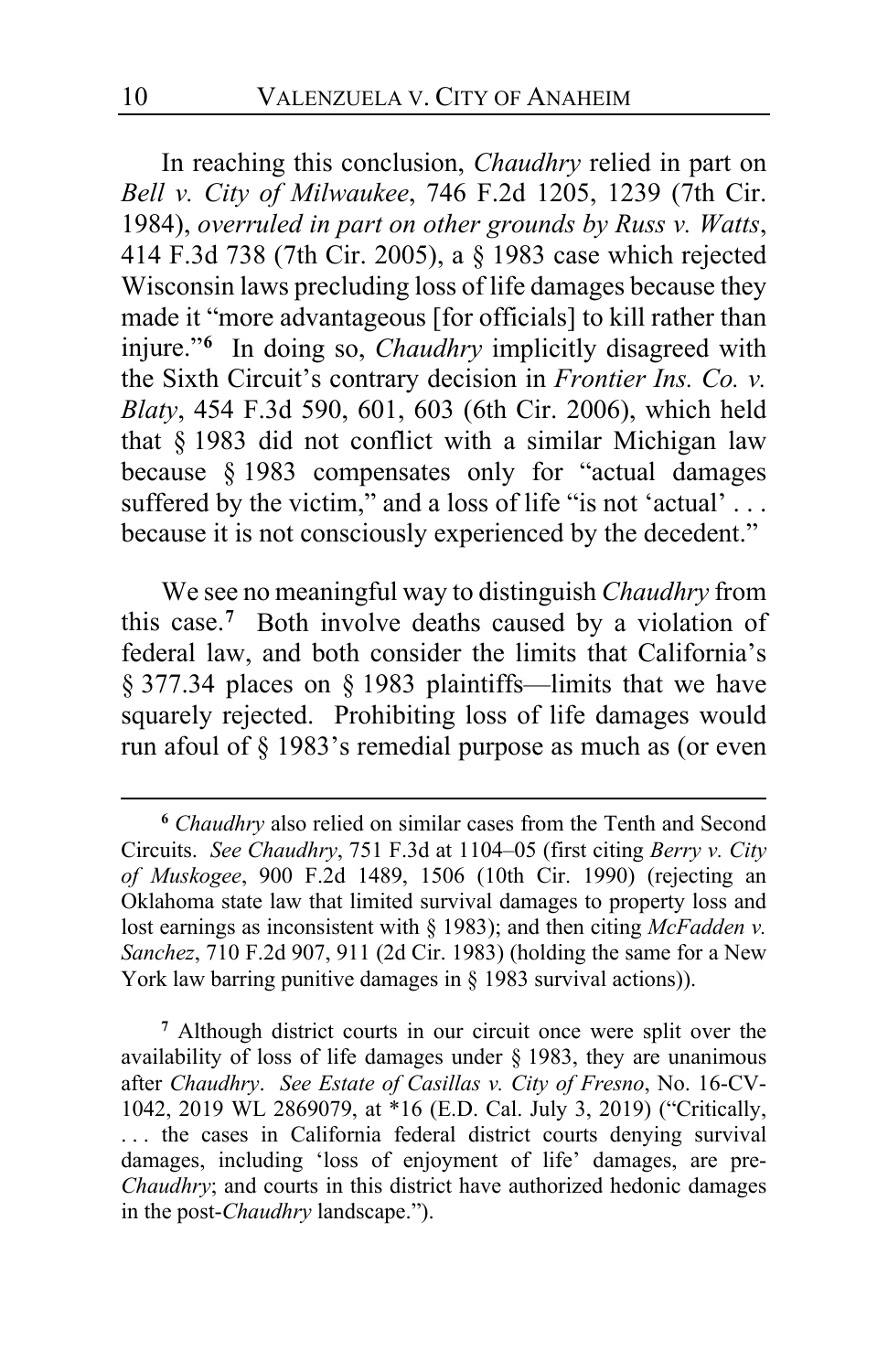more than) the ban on pre-death pain and suffering damages. Following *Chaudhry*, we therefore hold that § 377.34's prohibition of loss of life damages is inconsistent with § 1983.

The Defendants' attempts to distinguish *Chaudhry* fall flat. First, the Defendants argue that the injury in this case is different because unlike pre-death pain and suffering, a person cannot "actually experience" the phenomenon of being dead. But we already rejected this quasi-metaphysical argument in *Chaudhry* when we endorsed the Seventh Circuit's analysis in *Bell*, which identified the rationale behind Wisconsin's restrictive statute—"that the victim once deceased cannot practicably be compensated for the loss of life to be made whole"—and, in light of § 1983's broad remedial purpose and deterrence goal, rejected the state law anyway. *Bell*, 746 F.2d at 1236, 1239–40.

<span id="page-10-1"></span><span id="page-10-0"></span>Second, the Defendants contend that the damages in this case are already adequate: Even if Valenzuela's family could not recover the \$3.6 million loss of life award, they would still receive \$9.6 million in pre-death pain and suffering and wrongful death damages, which sufficiently serves  $\S$  1983's deterrent purpose. But the above awards address different injuries. One can endure pain and suffering separately from dying, while another can die painlessly and instantly. "[T]o further the purpose of  $\S$  1983, the rules governing compensation for injuries caused by the deprivation of constitutional rights should be tailored to the interests protected by the particular right in question." *Carey v. Piphus*, 435 U.S. 247, 258–59 (1978). Additionally, such a framework would still preclude recovery for the decedent who is penniless, without family, and killed immediately on the scene. That reading is not tenable in light of  $\S$  1983's remedial purpose. *See Zinermon v. Burch*, 494 U.S. 113, 124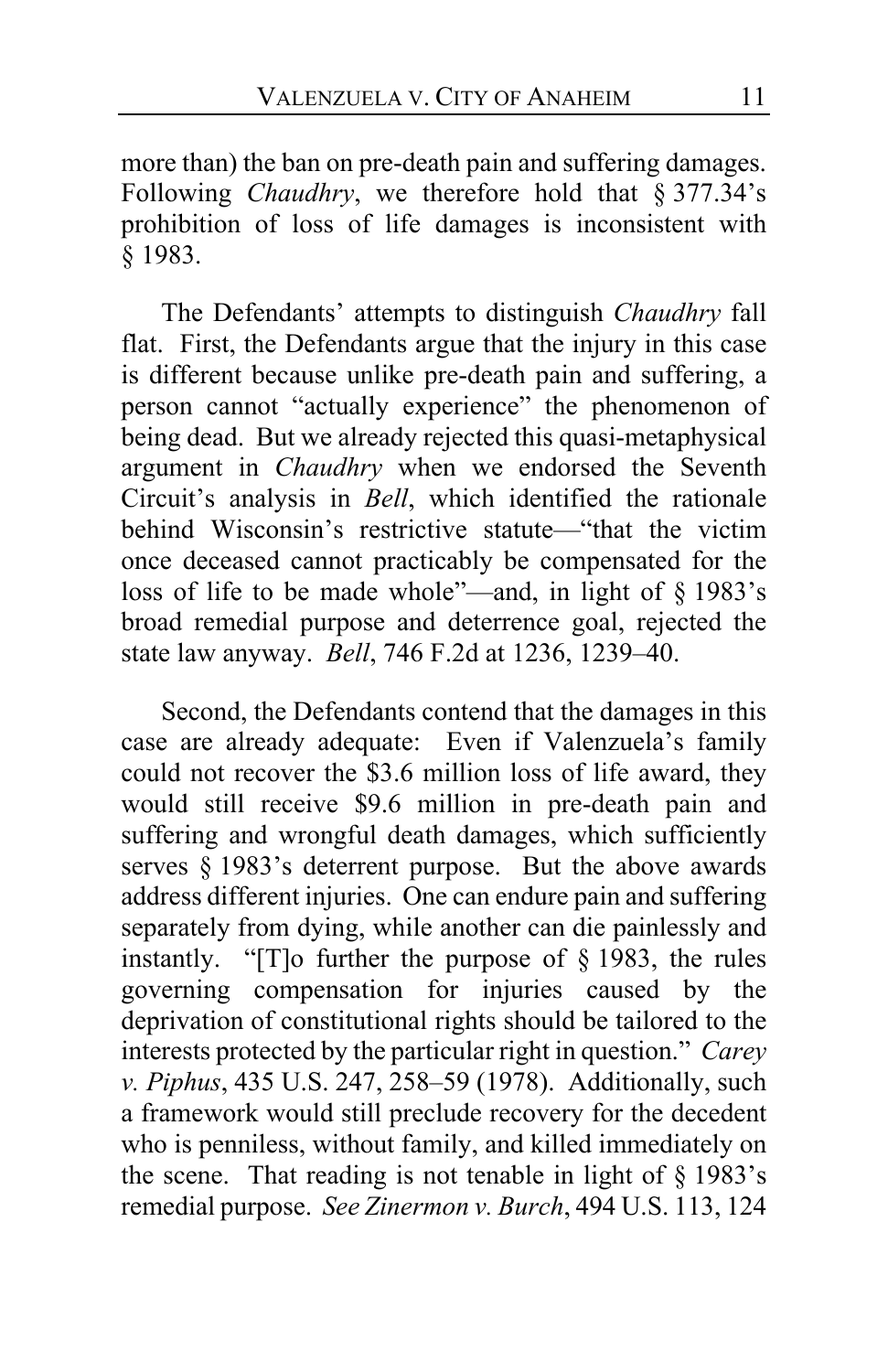(1990) ("[Section] 1983 was intended not only to . . . provide a remedy for violations of civil rights 'where state law was inadequate,' but also to provide a federal remedy 'where the state remedy, though adequate in theory, was not available in practice.'" (citation omitted)).

Finally, the Defendants argue that loss of life damages are too speculative because juries have never experienced death. But juries are regularly asked to assess damages without direct sensory experience of the issue before them including, in this case, for pre-death pain and suffering. And it is still better for juries to decide whether a plaintiff has received sufficient compensation than for our court to draw arbitrary lines denying compensation entirely.**[8](#page-11-0)**

At bottom, the Defendants ask us to overrule *Chaudhry*. Not only is this outside our authority as a three-judge panel, but it is also inconsistent with the Supreme Court's repeated reminders of § 1983's goals and remedial purpose.

# **AFFIRMED.**

LEE, Circuit Judge, dissenting:

Fermin Valenzuela, Jr. did not deserve to die, even if he defied police orders and forcefully resisted arrest. His father did not deserve to lose his son. His two children did not deserve to lose their father. Valenzuela's family deserves compensation. And the jury agreed: In a civil suit filed by his estate and his surviving family members against the City

<span id="page-11-0"></span>**<sup>8</sup>** Contrary to the dissent's contention that we are mandating maximizing recovery, we continue to leave it to juries to decide the appropriate award in each case.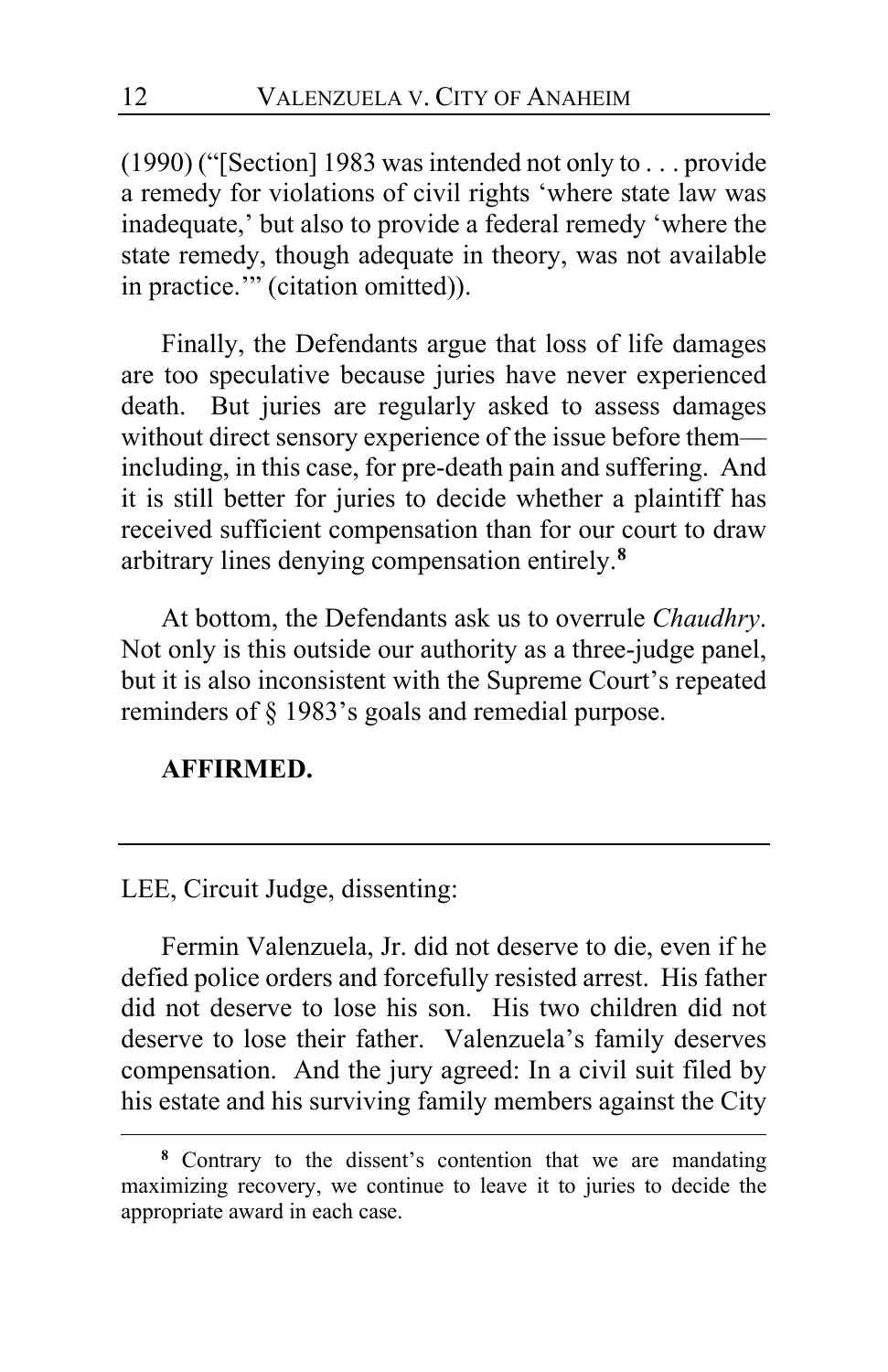of Anaheim and its police officers, the jury awarded \$13.2 million in damages — \$6 million for pre-death pain and suffering, \$3.6 million for wrongful death, and another \$3.6 million for loss of life.

As tragic as his death was, we must follow the law  $$ and California law prohibits damages for loss of life. That means Valenzuela's estate and his family members should receive \$9.6 million instead of \$13.2 million. The majority opinion, however, holds that they are entitled to the full \$13.2 million, ruling that federal common law supplants California law because it is "inconsistent" with  $\S$  1983's goals of deterrence and compensation. *Chaudhry v. City of Los Angeles*, 751 F.3d 1096, 1103 (9th Cir. 2014).

But an award of \$9.6 million (for wrongful death and pain and suffering) is not "inconsistent" with deterrence or compensation. We can respect state law enacted by the people of California *and* still meet the twin policy goals of §1983. We should not jettison California state law to maximize damages for §1983 plaintiffs. I thus respectfully dissent.

# **I. Section 1983 does not require us to maximize damages.**

Section 1983 serves as a powerful tool to vindicate the constitutional rights of people who have suffered harm at the hands of the government. 42 U.S.C. § 1983. But because federal law does not provide for damages in § 1983 actions, state law governs the availability of damages unless it is "inconsistent" with the twin policy goals of § 1983, compensation and deterrence. *See Robertson v. Wegmann*, 436 U.S. 584, 590–91 (1978); 42 U.S.C. §1988(a). And for better or worse, California decided to bar "loss of life" damages in civil cases (though it allows a panoply of other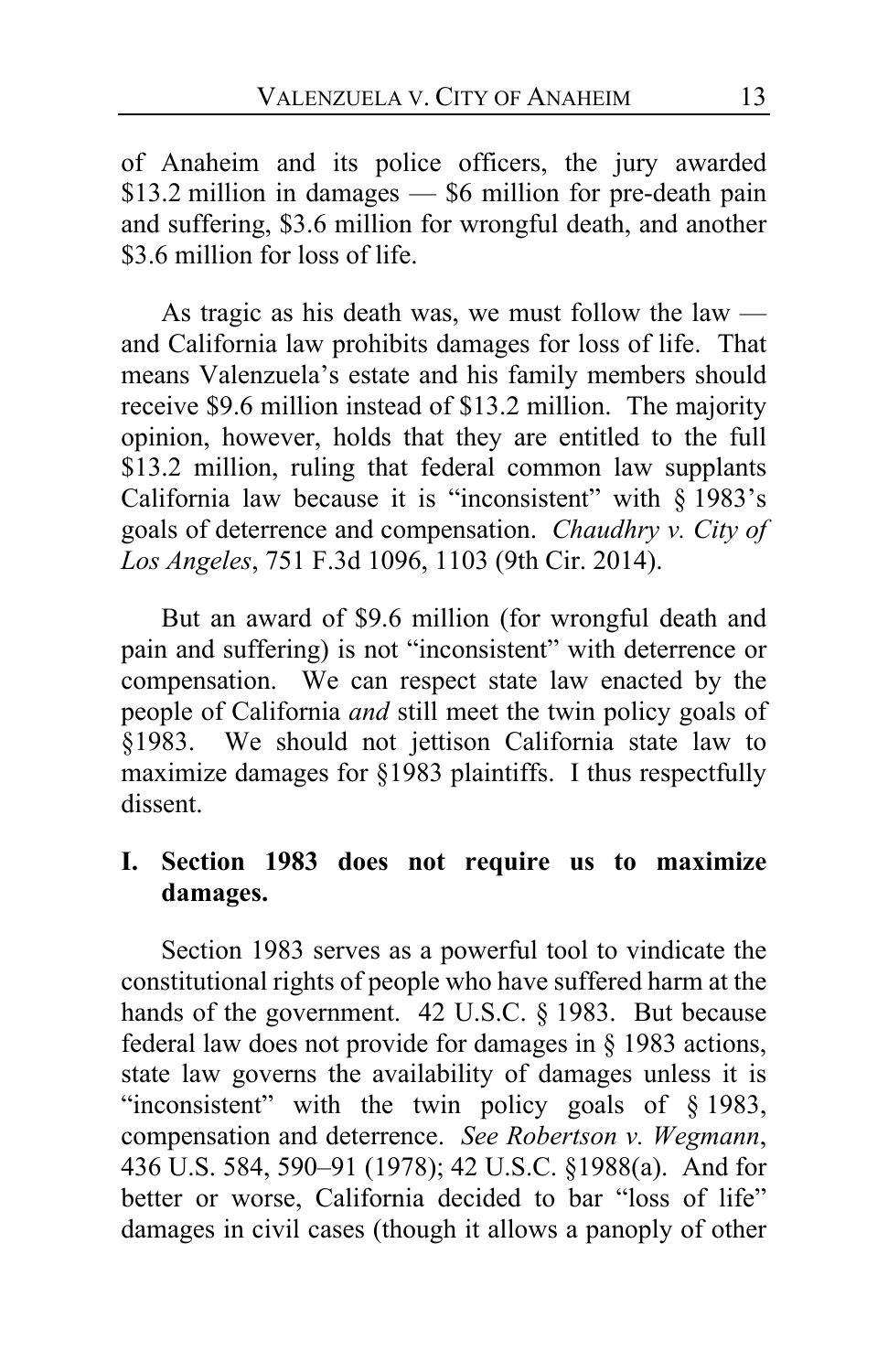damages, including wrongful death and punitive damages). Cal. Civ. Proc. Code § 377.34.**[1](#page-13-0)** So we must determine whether California's ban on loss of life damages is "inconsistent" with the goals of compensation and deterrence. *Id*.

Our analysis should start with the Supreme Court's decision in *Robertson v. Wegmann,* 436 U.S. 584 (1978). The plaintiff there had sued the government for violating his constitutional rights but he passed away before trial, and his estate tried to substitute itself as the plaintiff. Louisiana's statute, however, extinguished a person's tort claims at death, thus preventing an estate from recovering *anything* under § 1983. And because the plaintiff had no family members when he died, Louisiana's law effectively barred any damages. 436 U.S. at 590–91. While the unique facts of that particular case led to no recovery and perhaps an unjust result, the Court held that the state law was not "inconsistent" with § 1983 because "most Louisiana actions survive the plaintiff's death." *Id*. Writing for the Court, Justice Marshall explained that despite "the broad sweep of § 1983, we can find nothing in the statute or its underlying policies to indicate that state law causing abatement of a particular action should invariably be ignored in favor of a rule of absolute survivorship." *Id.* at 590–91. In other words, the Court suggested that § 1983 does not trump state

<span id="page-13-0"></span>**<sup>1</sup>** Section 377.34 provides: "In an action or proceeding by a decedent's personal representative or successor in interest on the decedent's cause of action, the damages recoverable are limited to the loss or damage that the decedent sustained or incurred *before death*, including any penalties or punitive or exemplary damages that the decedent would have been entitled to recover had the decedent lived, and do not include damages for pain, suffering, or disfigurement." Cal. Civ. Proc. Code § 377.34 (emphasis added).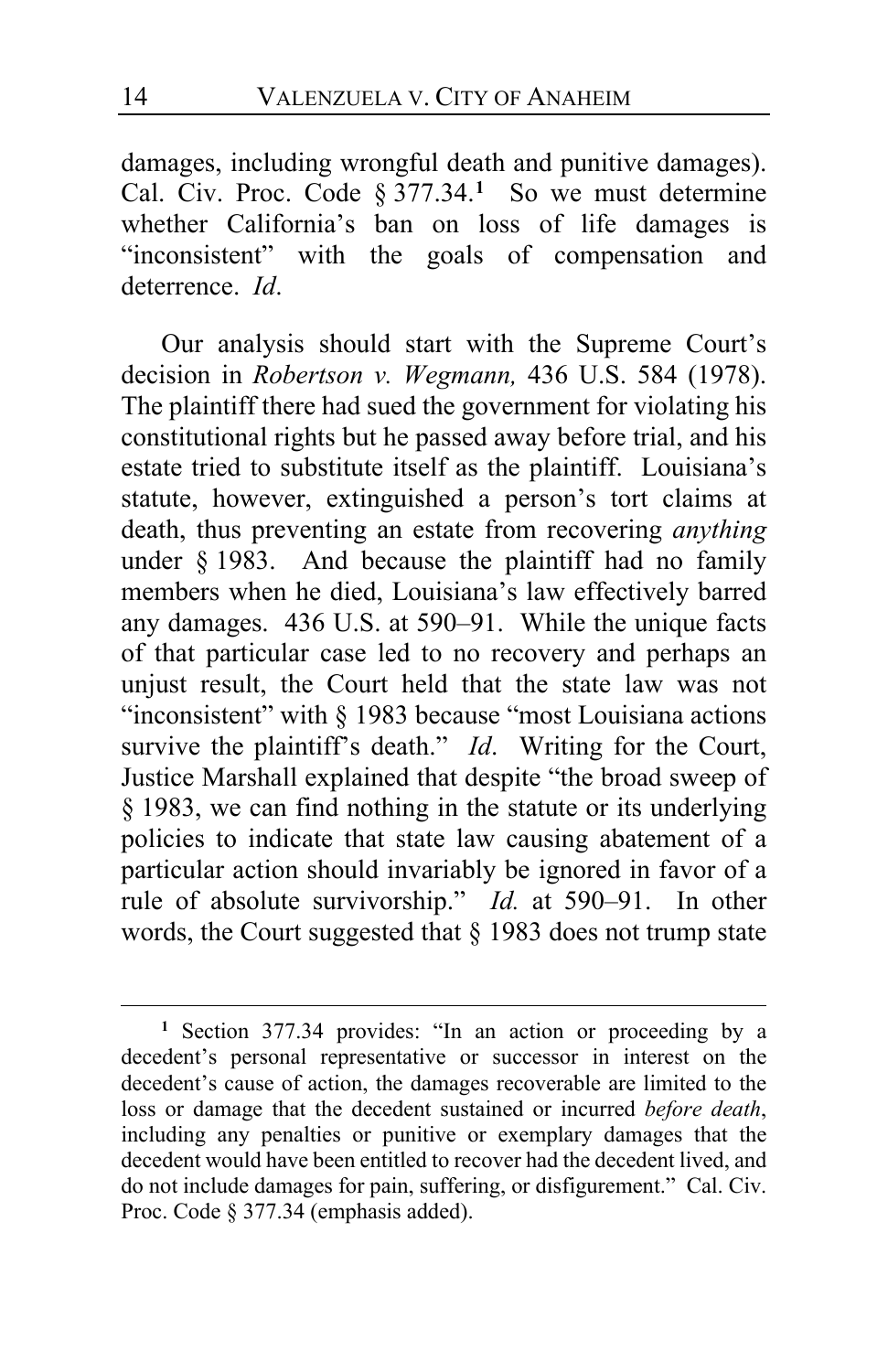law just because it does not provide maximum recovery for plaintiffs.

But *Robertson* left open a more complex question: Would a similar state law conflict with § 1983 if the challenged governmental conduct directly caused the plaintiff's death? *Id.* at 594. In *Chaudhry*, we answered this question in the narrow context of damages for pre-death pain and suffering. *Chaudhry v. City of Los Angeles*, 751 F.3d 1096, 1105 (9th Cir. 2014). In that case, a police officer shot and killed a 21-year-old autistic man sleeping in front of an apartment building. The police officer alleged that he had lunged towards him with a knife, a claim that was hotly contested at trial. A jury awarded his estate \$1 million for pain and suffering, but California law bans damages for predeath pain and suffering (though California allows someone who does *not* die to sue for pain and suffering). This court reasoned that in "cases where the victim dies quickly" and does not suffer any pain and suffering, "there often will be no damage remedy at all." *Id.* The opinion also noted that "a prohibition against pre-death pain and suffering awards for a decedent's estate has the perverse effect of making it more economically advantageous for a defendant to kill rather than injure his victim." *Id*. Based on the facts of that case, this court held that California's ban on pre-death pain and suffering was "inconsistent" with §1983's goals of deterrence and compensation. *Id.*

The majority believes that *Chaudhry* controls this case. It interprets that decision to allow federal common law to displace not only California's ban on pre-death pain and suffering (which was at issue in *Chaudhry*) but also the prohibition on loss of life damages (which is at issue here). I do not read *Chaudhry* as broadly as the majority does and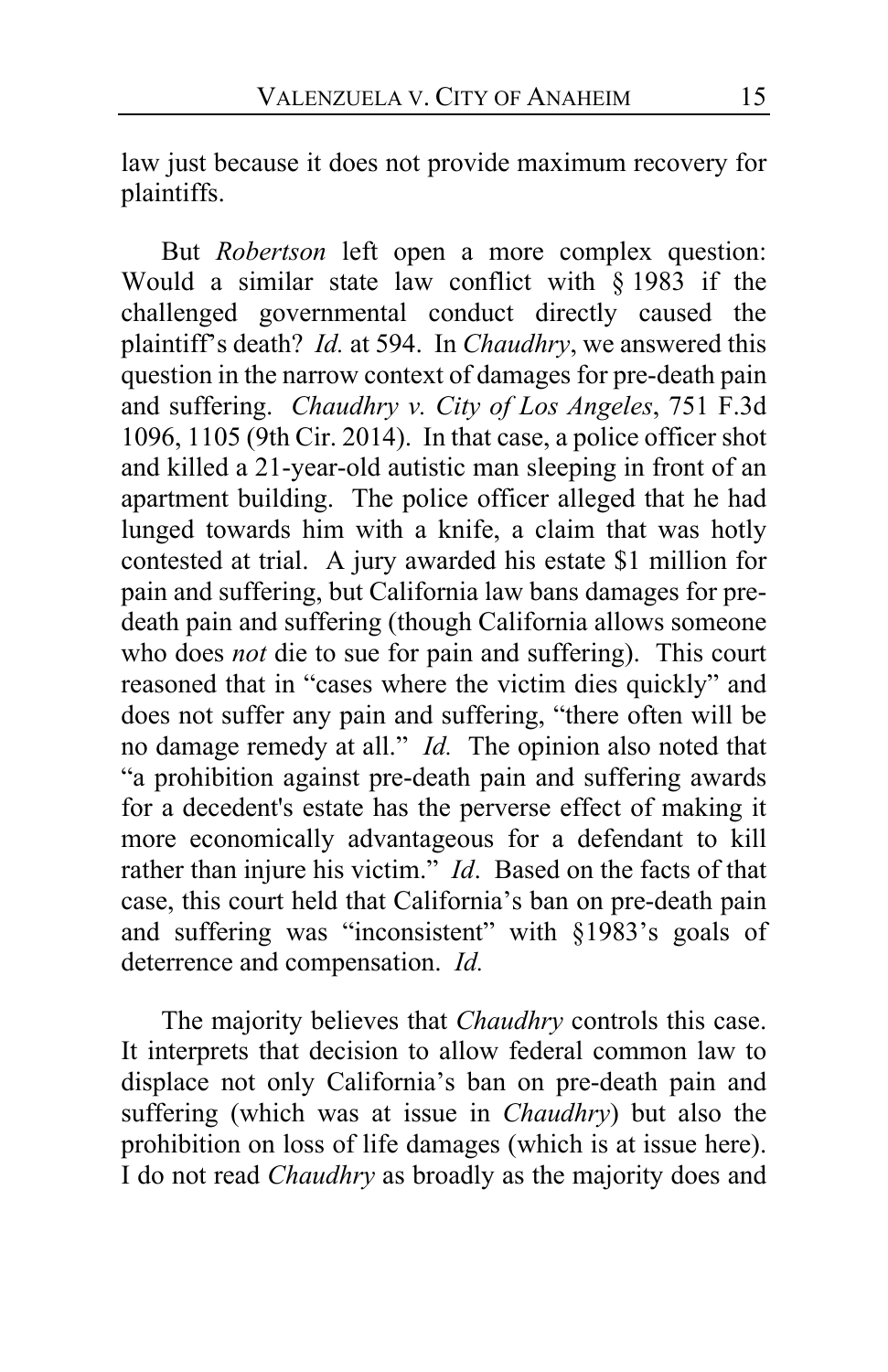believe it would be unwise to expand its reach to loss of life damages (more on that later).

California's bar on loss of life damages does not undermine § 1983's goal of deterrence. This case is a prime example. Not only are the defendants on the hook for \$9.6 million, but they will also likely have to shell out millions more in attorneys' fees. An eight-figure judgment deters even the largest city or police department. *Chaudhry* also highlighted the potentially perverse incentive of allowing someone who does *not* die to obtain pain and suffering damages but barring someone who does die from receiving those same damages. *Id.* But that incongruity does not exist for loss of life damages because someone who does not die cannot seek them. Thus, to borrow the language of *Chaudhry*, California's bar on loss of life damages does not make death more "economically advantageous" than injury. *Id.*

Nor does California's bar on loss of life damages undermine the goal of compensation. *Chaudhry* specifically focused on the danger that "there often will be *no damage remedy at all*" if someone dies quickly and experiences no pain and suffering. *Id.* at 1105 (emphasis added). Under those particular facts, California's state law might be "inconsistent" with § 1983's goals of deterrence and compensation. But that is not the case here. Here, even without loss of life damages, Valenzuela's estate and his children will still receive \$9.6 million. While no amount of money can replace the loss of Valenzuela's life, that nearly eight-figure award is not *inconsistent* with § 1983's compensatory goal, especially given that pre-death pain and suffering damages are now recoverable under *Chaudhry*.

The majority warns that California's bar against loss of life damages may hypothetically "preclude recovery for the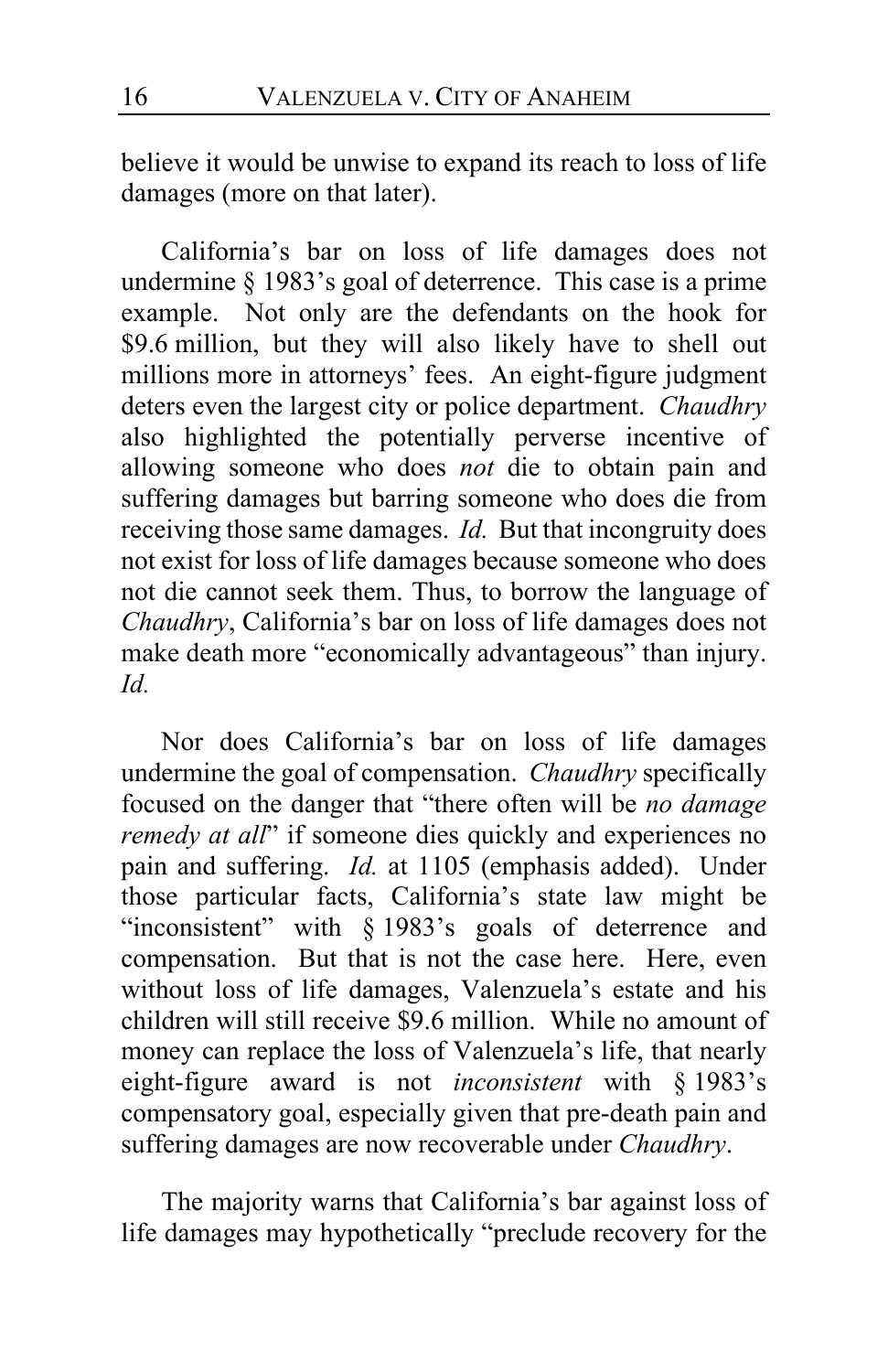decedent who is penniless, without family, and killed immediately on the scene." *Maj. Op.* at [11.](#page-10-0) But the Supreme Court has already rejected that argument: In assessing whether a state law is "inconsistent" with  $\S$  1983's goals, we cannot refuse to apply a state law just because it "caus[es] abatement of a *particular* action." *Robertson*, 36 U.S. at 590–91 (emphasis added). Rather, we must take a broader view to see if the state law denies recovery under § 1983 in "*most*" cases. *Id.* (upholding a state damages bar because "most Louisiana actions survive the plaintiff's death"). Put another way, courts cannot abrogate a state law just because it may lead to a seemingly unjust result in a particular § 1983 case. That is why the Court in *Robertson* upheld the Louisiana state law: Even though it meant that the plaintiff's estate would not receive a penny, it was not "inconsistent" with § 1983 because plaintiffs in most cases would still obtain damages.

The majority opinion also suggests that the pain and suffering and wrongful death damages do not adequately compensate Valenzuela's estate and his surviving family members because these "awards address different injuries." *Maj. Op.* at [11.](#page-10-1) But neither § 1983 nor any court decision suggests that we can ignore a state law unless it mandates damages for each theory of harm suffered by the plaintiff or his survivors. Simply put, we cannot supplant state law to mandate *maximum* recovery for § 1983 plaintiffs. Rather, we need to address whether the state law is inconsistent with § 1983's twin goals of deterrence and compensation. And here, I believe that \$9.6 million satisfies both of those important goals, and that we should thus respect the decision by the people of California to bar loss of life damages.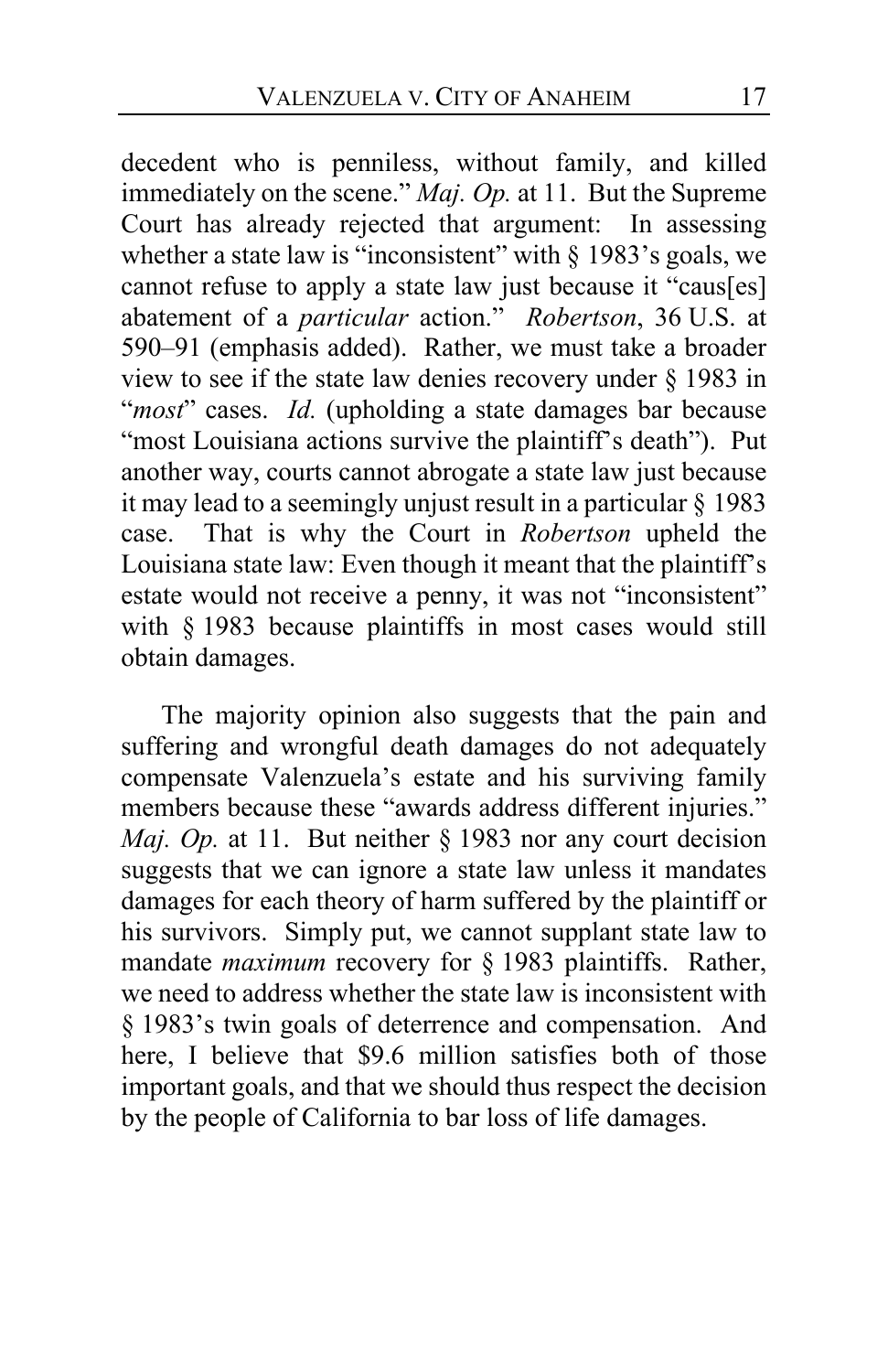# **II. We should revisit** *Chaudhry***.**

While I do not believe *Chaudhry* controls this case, this court should still revisit that decision in a future en banc proceeding because it misconstrued *Robertson* and relied on flawed assumptions.

First, *Chaudhry* ignored the Supreme Court's guidance about when a state law is "inconsistent" with § 1983's goals of deterrence and compensation. The opinion incorrectly suggested that if a state law denies recovery in a particular case or in *some* cases, that law conflicts with § 1983. *Chaudhry*, 751 F.3d at 1104 (rejecting California's ban on pre-death pain and suffering damages because the "practical effect" would be to "often . . . eliminate . . . damage awards for the survivors of people killed by violations of federal  $law$ ").

But the Supreme Court in *Robertson* rejected such an expansive reading of the word "inconsistent." The Court upheld the Louisiana law limiting damages — even though it meant that the plaintiff in that case would receive nothing — because plaintiffs in "most" § 1983 cases would still obtain recovery. *Robertson*, 436 U.S. at 590–91. As the Court explained, if "success of the §1983 action were the only benchmark, there would be no reason at all to look to state law, for the appropriate rule would then always be the one favoring the plaintiff, and its source would be essentially irrelevant." *Robertson*, 436 U.S. at 593. Put another way, a state law is "inconsistent" with §1983's goals only if "most" §1983 plaintiffs would not obtain recovery. But *Chaudhry*  turned *Robertson* on its head and implied that a state law is inconsistent whenever it denies recovery in any case or some cases.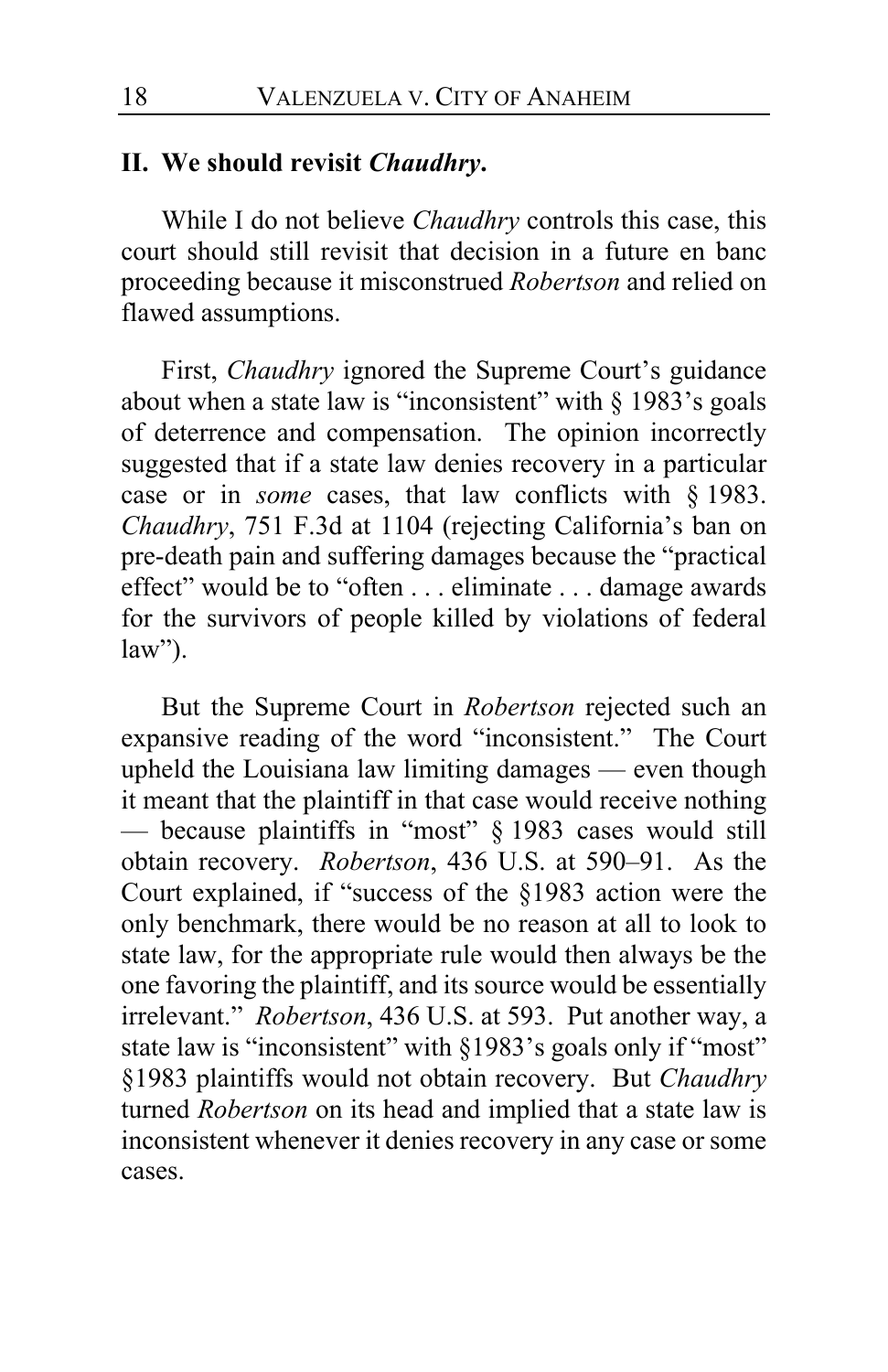Second, the facts in *Chaudhry* do not support its reasoning. The court refused to apply California's law banning pre-death pain and suffering damages because following it would supposedly "eliminate ... damage awards for the survivors of people killed by violations of federal law." *Chaudhry*, 751 F.3d at 1104. But the facts of the case belie that assertion: "The jury awarded \$700,000 to the Chaudhrys for their wrongful death claim under state law." *Id.* at 1102. Curiously, despite briefly mentioning this fact in the background section of the opinion, the *Chaudhry* court never addressed why a wrongful death damages of \$700,000 would not serve the goals of compensation and deterrence. So contrary to *Chaudry*'s implication, California law compensated the plaintiffs, even without pre-death pain and suffering damages. This omission strikes at the core of *Chadhry*'s reasoning for refusing to follow state law.

Finally, the opinion relied on a dubious assumption that state law limiting damages would not deter police officers and in fact may encourage them to deliberately kill suspects. It observed that "a prohibition against pre-death pain and suffering awards for a decedent's estate has the perverse effect of making it more economically advantageous for a defendant to kill rather than injure his victim." *Chaudhry*, 851 F.3d at 1104.

That apparent assumption is not rooted in reality. *See, e.g.*, *Carlson v. Green*, 446 U.S. 14, 50 n.17 (1980) (Rehnquist, J., dissenting) (rejecting the claim that law enforcement officers "would intentionally kill the individual or permit him to die, rather than violate his constitutional rights to a lesser extent, in order to avoid liability under *Bivens*").

*Chaudhry* does not provide any support for its assumption that law enforcement officers would deliberately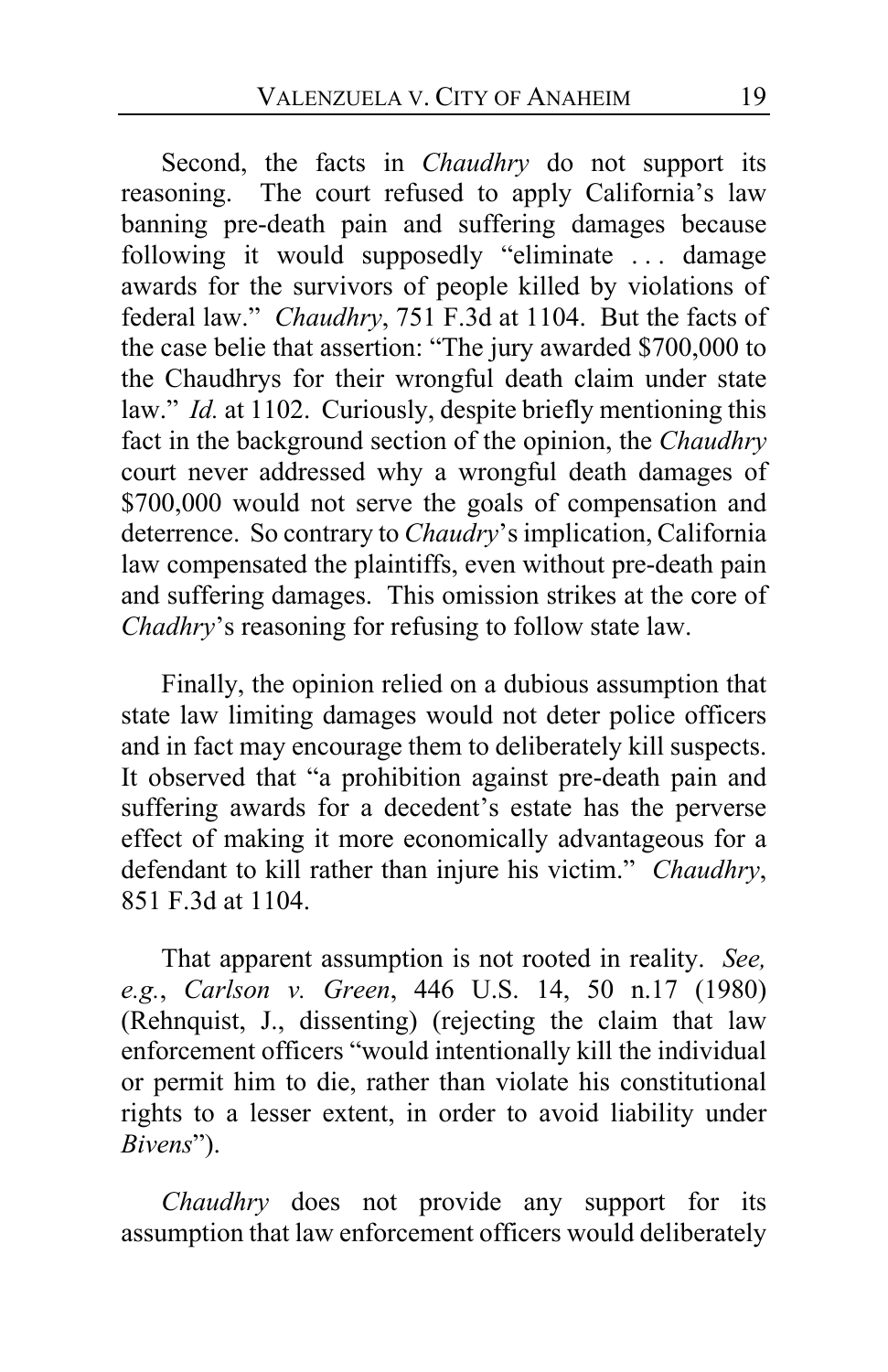choose to kill, rather than injure, a suspect to avoid potential liability for pre-death pain and suffering. Most fatalities involving law enforcement occur during chaotic, messy, and dangerous situations in which officers must make splitsecond decisions to protect others' lives or their own. *See*  Jonathan Nix, "On the Challenges Associated with the Study of Police Use of Deadly Force in the United States: A Response to Schwartz & Jahn," (28 Jul. 2020), *PLoS One* 15(7); e0236158 at \*3, *available at* https://www.ncbi.nlm.nih.gov/pmc/ articles/PMC7386827/ pdf/pone.0236158.pdf. (noting that "roughly 87% of the 5,134 citizens fatally shot by police officers since 2015 were in possession of a potentially deadly weapon") (citations omitted). All these deaths are tragic, and many were unwarranted in hindsight. But no evidence even remotely suggests that these police officers acted out of some macabre desire to seek an "economically advantageous" outcome.

In other situations, a seemingly normal investigation or arrest spirals out of control, leading to a tragic death. That is what happened here. Acting on a woman's complaint about a suspicious man following her, two Anaheim police officers approached Valenzuela in a laundromat. An officer asked him to put his hands behind his back, but he did not comply. In the ensuing struggle, all three men fell to the ground, and one of the officers put him in a neck restraint. But Valenzuela slipped away and fled the laundromat. One of the officers tased him multiple times, but Valenzuela sprinted across several lanes of traffic. The officers caught up to him and tried to handcuff him, but Valenzuela resisted. During this five-minute encounter, the officers told him to stop resisting 41 times, all to no avail. Once the officers finally managed to put handcuffs on Valenzuela, the officer who had him in the neck restraint released him immediately. Sadly, Valenzuela had lost consciousness and died eight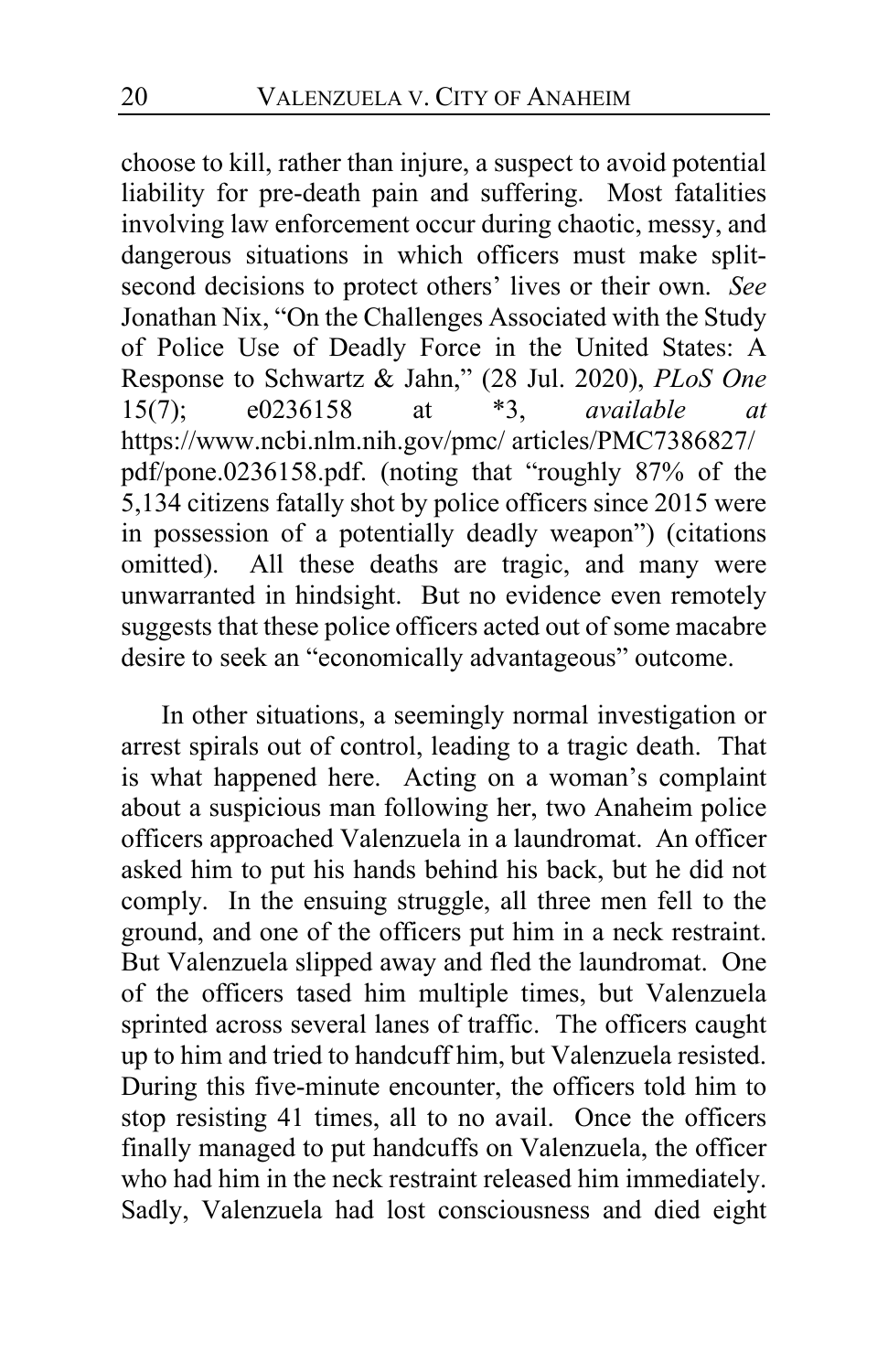days later. As I noted in our related decision, I believe that the officers used excessive force because it was obvious that Valenzuela was in distress. But I do not believe they made a calculated decision to kill him because it would be "economically advantageous." Indeed, once they realized Valenzuela was unconscious, they tried to resuscitate him through CPR.

Finally, even the most malevolent officer would not kill a suspect because it would be "economically advantageous." Almost all police officers today do not face any personal financial liability because the government generally indemnifies them.**[2](#page-20-0)** The real deterrents to police misconduct are not monetary damages (which they do not personally pay anyway), but firings, negative media attention, and potential criminal liability.

Although we must construe §1983 with a broad remedial purpose, we cannot ignore the tension between *Chaudhry* and the actual law that Congress enacted. If Congress really thought that this court's job is to overwrite state law to maximize recovery, why preserve state damages law? *Robertson*, 436 U.S. at 593. Surely, a uniform federal scheme would better accomplish that goal. Instead, Congress told us to respect states' sovereignty unless their law was "inconsistent" with our own. 42 U.S.C. § 1988. *Chaudhry* 

<span id="page-20-0"></span>**<sup>2</sup>** *See* Joanna C. Schwartz, "Qualified Immunity and Federalism All the Way Down," 109 Geo. L.J. 305, 321 (2020) (discussing the development of state indemnification practices after the Supreme Court invented modern qualified immunity). *See also* Martin A. Schwartz, "Should Juries Be Informed that Municipality Will Indemnify Officers' § 1983 Liability for Constitutional Wrongdoing?," 86 Iowa L. Rev. 1209, 1217 (2001) (discussing the common practice of state indemnification of officers entitled to qualified immunity).